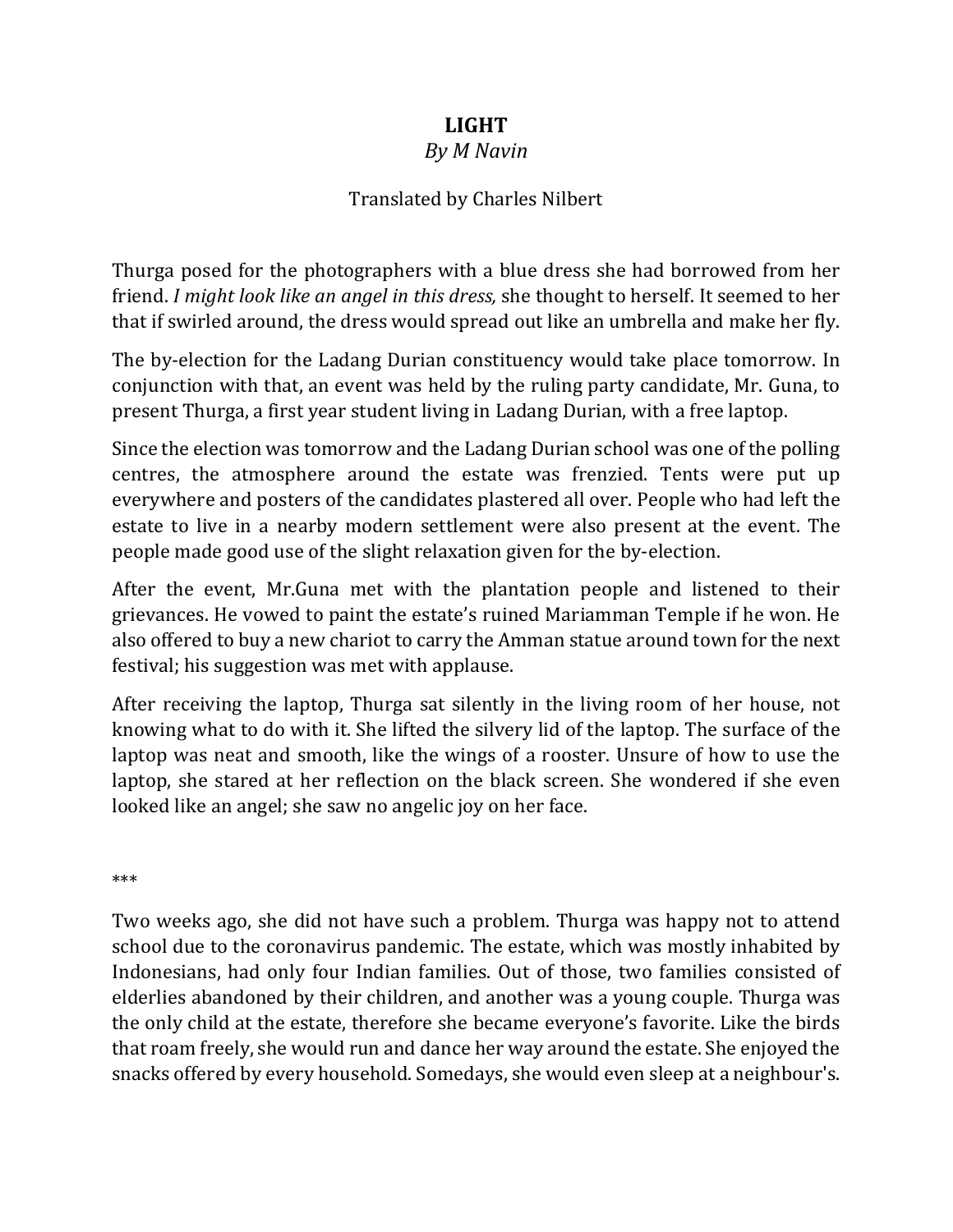Her days passed in a whirl of fun. However, and unexpectedly, her happiness was short-lived by the sudden resignation of the local Member of Parliament.

The opposition candidate Mr. Rajendran, who arrived at Ladang Durian to present his manifesto for the by-election, was at first disappointed by the turnout. The estate was deep in the interior, requiring them to travel about seven kilometres on red dirt roads. Mr. Rajendran could not bear the red muddy stains on his brand-new Camry. Vexed, he was about to leave when Thurga caught his attention and he casually inquired about her education situation. Thurga told him that she could not attend classes as she did not have suitable means for online learning.

"THE PLIGHT OF A POOR GIRL UNDER THE RULING REGIME!" was the headline in all three Tamil newspapers the next day. All media attention turned towards Ladang Durian. Videos criticising the ruling party made their way to social media. Subsequently, the act of the opposition candidate gifting Thurga a brand-new Samsung mobile became viral too. The presentation was held in the town hall adjacent to Ladang Durian. The hall was decorated well with banana trees and hanging *thoranam*. Mr. Rajendran appeared in a white dhoti and shirt."If I win the byelection, I will alleviate the learning situation of all children, just like this," he vowed. Thurga was again wearing her blue dress that her father hastily borrowed from her friend Prema, who lived in the town. Prema provided the dress as she knew that it would appear on TV.

The headmaster, who was present at the mobile phone presentation ceremony, explained in detail how Thurga could join the online learning. The normally stern and fierce man provided the explanation with grace and eloquence for the camera. Thurga took notes on her Google ID, password and so on. She was excited to see her teachers and friends through her cellphone. The thought of what her friends would say at the sight of her in a blue dress thrilled her. Unlike her father's old-school buttoned cellphone, she was surprised she could activate the screen with her fingers. Like an insect floating on a stream, her fingers hovered over the touch-screen. It was only when she went back home with her cellphone that she faced a new problem.

The following day, Thurga made headlines again under the title, "DECEPTION OF THE OPPOSITION." The ruling party candidate Mr.Guna had accused the opposition of seeking free publicity by giving a cellphone in an estate with no internet facilities. The headlines were accompanied by an unflattering image of Mr. Rajendran, the opposition candidate. Many were aware of the influence Mr.Guna had in the party. Since he was likely to become the Minister of Communications in the future, a telecom company immediately provided the estate with internet access. Local Tamil poets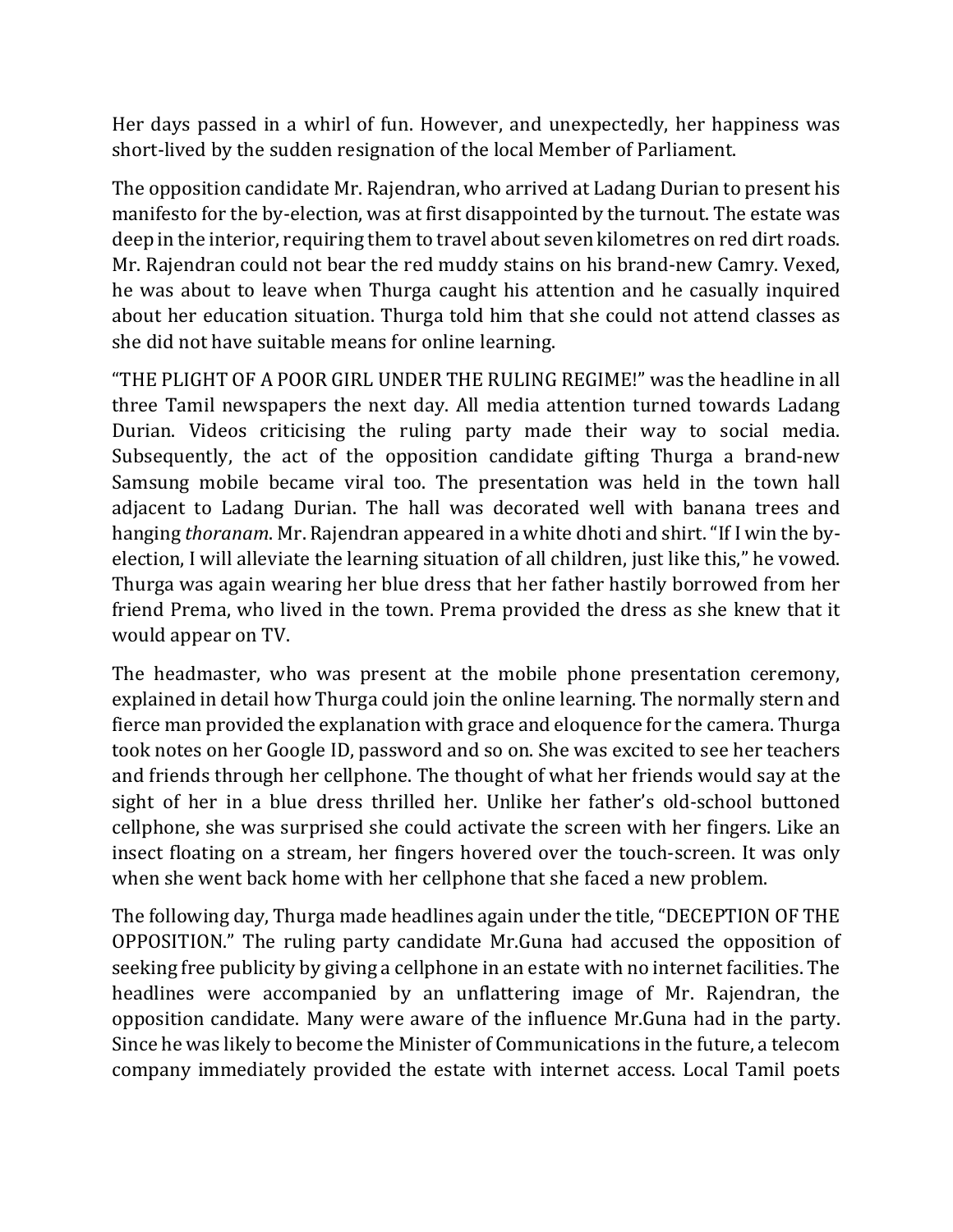started to pen praises of the company and Thurga, but neither party could understand the poems.

The administration of the Ladang Durian school, with fewer than twenty students, had applied for internet access for many years to no avail. The teachers expressed their gratitude to Thurga for solving this issue in a single day by calling her cellphone and thanking her. They were overjoyed as things in school would now move smoothly. Thurga's friend Punitha, who came over to congratulate her, also took back her blue dress. Thurga was dismayed as she felt she would no longer appear like an angel on the phone screen. But in the following days, Thurga's problems multiplied.

Thurga's house had two rooms. The small house was inhabited by seven people including her parents, two uncles and two aunts. Her father got the house for free by taking up a job as a tractor driver in the estate. The management was initially reluctant to allow seven people in a single house, but relented due to the shortage of new tractor drivers in such a remote area. But that in itself became a huge challenge for Thurga's teachers.

Every time a class was held, the teachers found it difficult to teach Thurga because of the commotion in her house. Due to the pandemic that led to many retrenchments, Thurga's uncle found themselves out of work. So they consumed cheap alcohol and fought with their wives from time to time. Curse words were thrown around freely at home. Unable to bear the noise, the teachers ordered her to turn off her microphone on her cell device. Thus making it impossible for her to answer her teacher's questions. The teachers instructed her to only listen to the lesson. She was never allowed to activate her microphone to speak.

Two young female teachers encountered a different problem. During their lessons, Thurga's uncles would sit next to her and disrupt the session. Sometimes they would flex their arms and twirl their moustaches in an attempt to flirt with these young teachers. Thurga was uncomfortable with her uncles' newfound enthusiasm since their retrenchment. They would douse themselves with cologne just to sit next to her for classes. Thurga held back a snarky comment about how the person on the other side could not smell them. Both teachers tried to deal with it patiently but her uncles did not seem to listen. So Thurga was ordered to listen to the lesson with her camera turned off.

She was actually happy not to use the camera. She didn't have nice new clothes like her other friends. So she got used to attending classes without the camera. Thurga looked at everyone's faces and got used to staring silently at the cell phone for long periods of time. Even when she felt sleepy, she did not take her eyes off the screen. There was great joy in seeing the faces and clothes of her friends.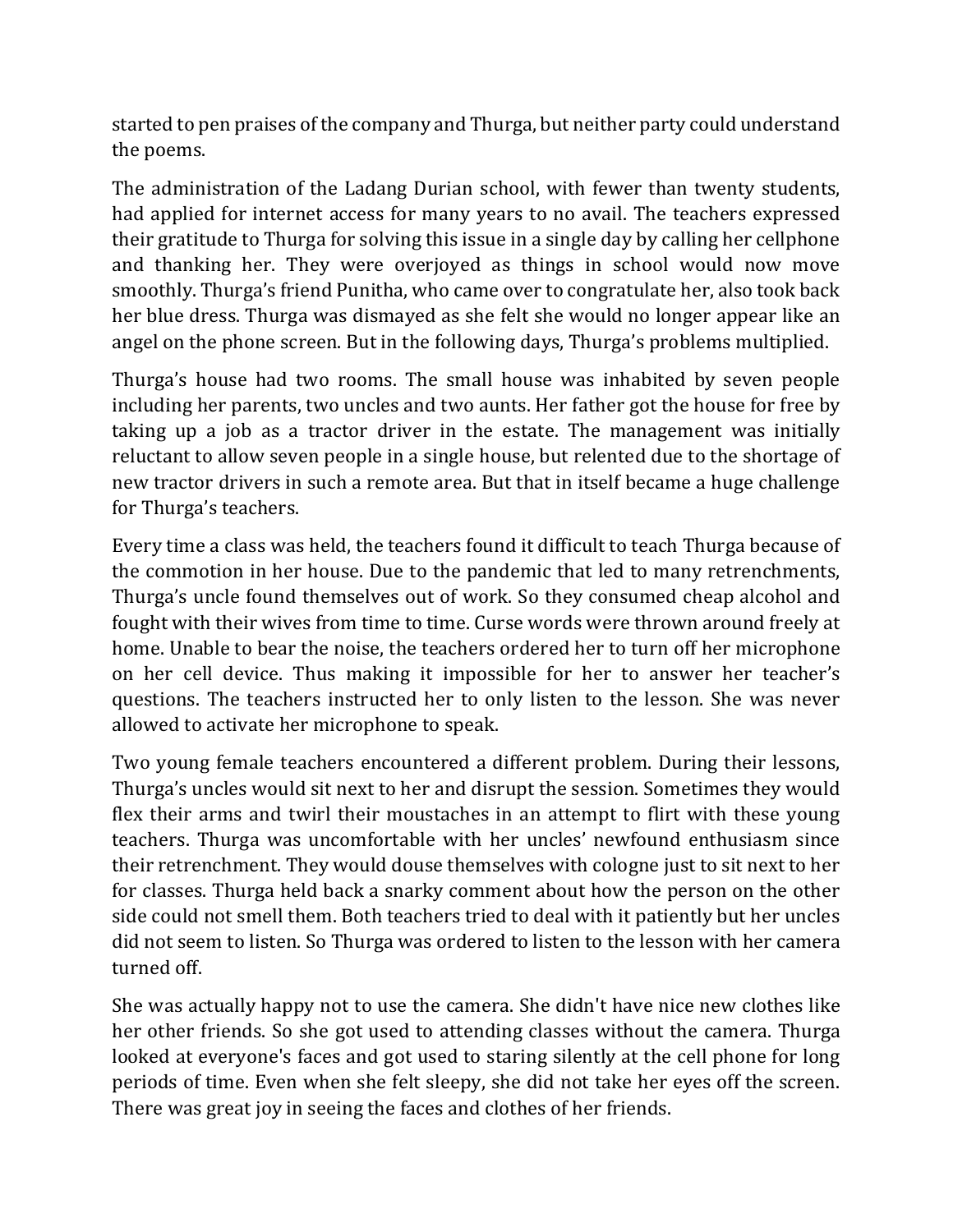With the by-election due in a week, the opposition candidate Mr. Rajendran returned to the estate once again. The *vibuthi* on his forehead made his face glow. Thurga's mother decorated the front of her house with a beautiful *kolam* as Mr. Rajendran's visit had been announced prior. This time he wanted to wipe out the bad publicity that had affected him. A small television set was taken out of Mr. Rajendran's car. He instructed his men to install the television set in front of his eyes; the work went by fast. Thurga's family was overjoyed to have access to channels on ASTRO, especially her aunts who were looking forward to Tamil serial shows.

Apologising for his mistake, Mr. Rajendran told the gathered reporters that Thurga could continue learning through the free education channels on the television provided. Reporters took pictures of Thurga sitting in front of the TV, watching a lesson broadcast on *Didik TV*. Thurga was still wearing the blue dress. Party workers also captured the moment and spread it on social media. Thurga's aunts were disappointed that the television equipped with ASTRO had no other channels installed except for the education ones. Mr. Rajendran begrudgingly promised to add in more channels should Thurga do well in her exams.

After the visit, Thurga's playtime was cut short. She was forced by her aunts to spend two hours on a government channel and an additional four hours on a private channel for her daily lessons. She also participated in all her online classes as per her school schedule. For twelve hours a day, her eyes were exposed to the harmful light emitted by the devices. As a result, her eyes ached severely within three days. Tears trickled down incessantly. When she arrived at the government clinic in town to get her eyes checked, she was instantly recognised by everyone including the doctors. She was surrounded by a crowd of people who forgot to obey the one-metre gap rule. It was then that she realised how popular she was. Thurga once again made the papers, this time stating that her eyes were affected by the mobile and television devices.

The ruling party candidate blamed the opposition candidate for damaging a young girl's eyes. He gave an interview stating that he had found the solution to Thurga's problem and awarded her a brand-new laptop equipped with high-end technology that filters the colour blue which affects the eyes. The statement was met with a loud cheer.

The cheers echoed outside. Thurga stared at her shadowy figure for a long time on the black screen on the inactive laptop. She was bewildered by the idea that the laptop would filter the colour blue.

Today, she borrowed the blue dress from her friend for the fourth time. She wondered if this laptop would also filter the blue colour on her dress. She wondered if she would